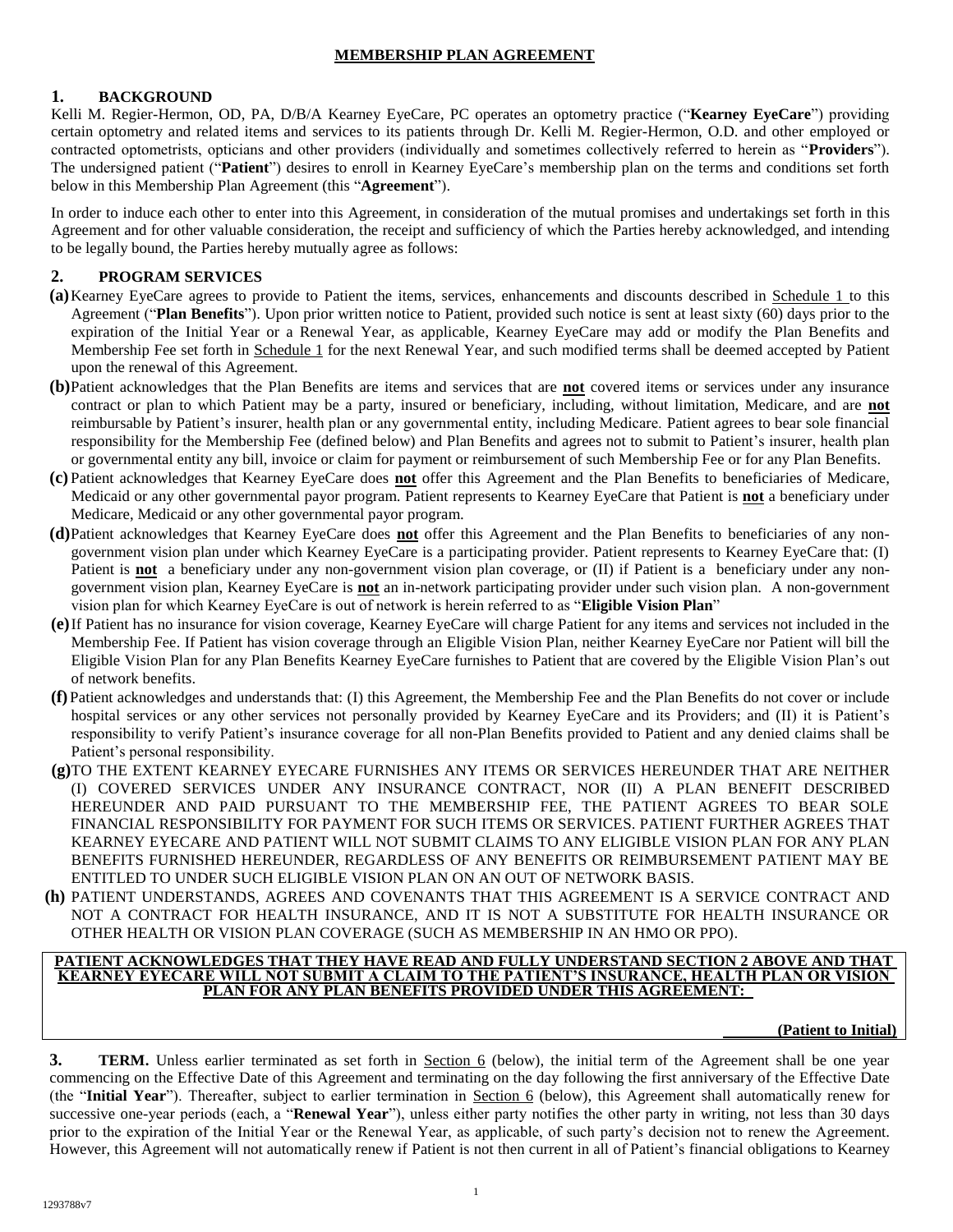EyeCare or Patient fails to timely pay the Membership Fee.The period from the Effective Date through the Initial Term and each (if any) Renewal Term is herein referred to as the "**Term**".

**4. MEMBERSHIP FEE.** Patient agrees to and shall pay the applicable Membership Fee in advance as provided in Schedule 1 upon execution of this Agreement. Patient shall pay the Membership Fee by cash, Care Credit, cashier's check or other credit card. Unless this Agreement is not renewed, as provided in Section 3 (above), subsequently, the Patient will be billed for the Membership Fee for each Renewal Year prior to the beginning of each Renewal Year, and the Patient agrees to pay the invoiced Membership Fee within 7 days after the date of the invoice. ALL MEMBERSHIP FEES ARE NONREFUNDABLE.

**5. FAMILY PLAN OPTION.** Patient may elect to purchase a Family Membership Plan as further described in Schedule 1, pursuant to which Kearney EyeCare agrees to provide the Plan Benefits to Patient and Patient's family as further described on Schedule 1. For purposes of this Agreement, "**family**" means the Patient and Patient's legal spouse, same-sex or opposite-sex domestic partner, dependent children, including the children of Patient's domestic partner or spouse. If Patient elects to purchase a Family Membership Plan, Patient represents to Kearney EyeCare that information provided to Kearney EyeCare regarding Patient's family is accurate. Patient acknowledges and understands that Kearney EyeCare will rely on the information provided by Patient to Kearney EyeCare. Patient understands and agrees that if any information furnished to Kearney EyeCare is found to be material incorrect, fraudulent or intentionally misrepresented, then Kearney EyeCare may choose to terminate this Agreement and the Plan Benefits and upon such termination Patient will not be entitled to a refund of the Membership Fee or a portion thereof.

# **6. TERMINATION**

- **(a)**Patient may terminate this Agreement at any time upon thirty (30) days prior written notice to Kearney EyeCare. Patient will not be entitled to a refund of the Membership Fee or a portion thereof.
- **(b)**Kearney EyeCare may terminate this Agreement, at any time, upon occurrence of Patient's breach of this Agreement if such breach is not cured within 10 days. In addition, Kearney EyeCare may terminate this Agreement at any time without cause by giving written notice to Patient and paying to Patient an early termination fee equal to the Membership Fee Patient paid for the then current term minus the fair market value of the Plan Benefits Kearney EyeCare furnished to Patient during the term as determined based on Kearney EyeCare's then current fee schedule for professional services furnished to non-members and a reasonable mark-up to actual cost with respect to glasses, contacts and other furnished items.
- **(c)**Upon any failure of Patient to timely pay the Monthly Fee, Kearney EyeCare and the Providers may immediately suspend their provision of Plan Benefits to Patient. Upon any termination of this Agreement, all obligations of Kearney EyeCare and the Providers shall immediately cease, except Kearney EyeCare's obligation to pay the early termination fee described in 6.(b) above in the case of a termination by Kearney EyeCare without cause.

**7. NOTICES.** Any communication required or permitted to be sent under this Agreement are deemed served if hand-delivered to the other party or if sent by first class mail or overnight mail to the address of the party written on the signature page.

**8. INDEPENDENT JUDGMENT.** Notwithstanding anything to the contrary contained in this Agreement, each Provider retains full and free discretion to, and shall, exercise his/her professional judgment on behalf of Patient, with respect to optometry services rendered to Patient. Nothing in this Agreement shall be deemed or construed to influence, limit or affect any Provider's independent judgment with respect to Kearney EyeCare's and Providers' provision of optometry services to Patient and Patient's treatment.

**9. REIMBURSEMENT FOR FURNISHED PLAN BENEFITS**. If for any reason this Agreement is declared invalid by a court of competent jurisdiction, and if Kearney EyeCare is therefore required to refund all or any portion of the Membership Fee paid by Patient, Patient agrees to pay Kearney EyeCare an amount equal to the fair market value of the Plan Benefits actually provided to Patient during the period of time for which the refunded fees were paid as determined based on Kearney EyeCare's then current fee schedule for professional services to non-members and a reasonable mark-up to actual cost with respect to glasses, contacts and other furnished items.

**10. GOVERNING LAW.** This Agreement shall be governed and construed under the laws of the State of Missouri without regard to its choice of law provisions. For all disputes arising under this Agreement, the parties hereby submit to the exclusive jurisdiction of the federal and state courts of Clay County, Missouri.

**11. NO LIABILITY FOR NON-CLINICAL SERVICES.** With respect to such non-professional services under this Agreement, to the fullest extent permitted by applicable law: (a) Kearney EyeCare's (including any of their respective agents or representatives and Providers) (each a "Kearney Party") liability shall be limited to an amount that is equal to the annual Membership Fee paid by the Patient during the contract year of the Term in which the claim arises; and (b) no Kearney Party will be liable for any indirect, consequential, special or punitive damages of any kind, whether arising in contract, tort, strict liability or otherwise.

**12. AMENDMENT.** Except as provided in this Section 12, no amendment or modification of this Agreement shall be binding unless it is made in writing and signed by both Kearney EyeCare and Patient. Notwithstanding the foregoing, by sending advance written notice to Patient (which may be by email): (a) Kearney EyeCare may unilaterally amend this Agreement to the extent required by federal, state, or local law or regulation ("**Applicable Law**"); and (b) Kearney EyeCare may unilaterally amend the Plan Benefits and Membership Fee as set forth in Section 2(a). Any such changes are incorporated by reference into this Agreement without the need for signature by the parties and are effective as of the date established by Kearney EyeCare, except that Patient shall initial any such change at Kearney EyeCare's request.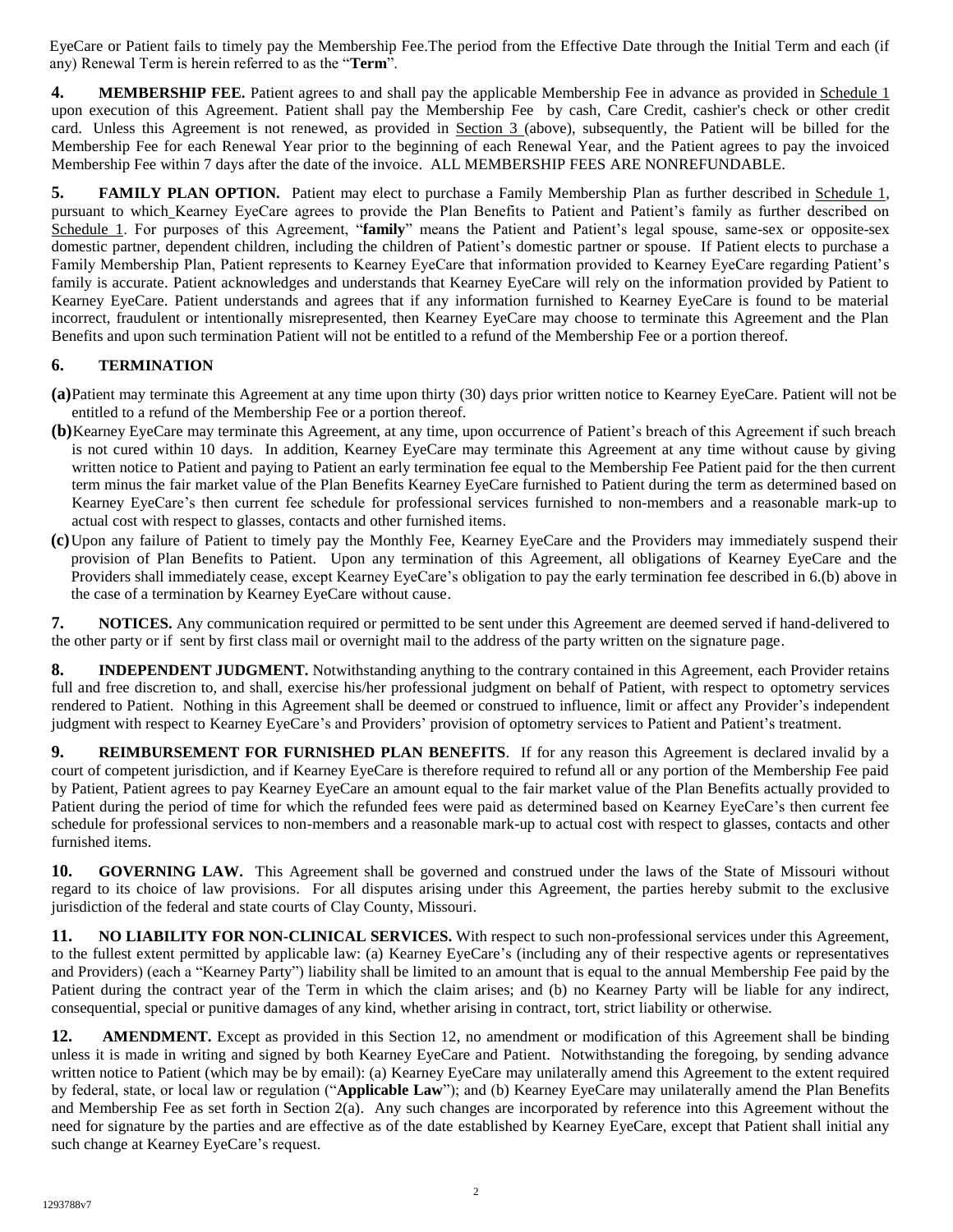**13. LEGAL SIGNIFICANCE.** Patient acknowledges that this Agreement is a legal document and creates certain rights and responsibilities. Patient also acknowledges Patient has had a reasonable time to seek legal advice regarding the Agreement and has either chosen not to do so or has done so and is satisfied with the terms and conditions of the Agreement.

**14. SEVERABILITY.** If any provision of the Agreement is declared invalid or illegal for any reason whatsoever, then notwithstanding such invalidity or illegality, the remaining terms and provisions of the Agreement will remain in full force and effect in the same manner as if the invalid or illegal provision had not been contained herein.

**15. ASSIGNMENT.** Patient may not assign or transfer this Agreement or any rights of Patient hereunder.

**16. ENTIRE AGREEMENT; WAIVER.** The Agreement contains the entire agreement of the parties and supersedes all prior agreements and understandings between the Parties regarding the subject matter hereof.

The parties have signed duplicate counterparts of this Agreement as of **Languary 20** Let (the "**Effective Date**")

**Patient Charges Constraint Region Constraint Region Constraint Region Constraint Region Constraint Region Constraint Region Constraint Region Constraint Region Construction Region Construction Region Constraint Region Con** 

Name Printed **Kelli M. Regier-Hermon, OD, Sole Shareholder** Kelli M. Regier-Hermon, OD, Sole Shareholder

\_\_\_\_\_\_\_\_\_\_\_\_\_\_\_\_\_\_\_\_\_\_\_\_\_\_\_\_\_\_\_\_\_\_\_\_\_\_\_\_\_\_\_\_\_\_

\_\_\_\_\_\_\_\_\_\_\_\_\_\_\_\_\_\_\_\_\_\_\_\_\_\_\_\_\_\_\_\_\_\_\_\_\_

\_\_\_\_\_\_\_\_\_\_\_\_\_\_\_\_\_\_\_\_\_\_\_\_\_\_\_\_\_\_\_\_\_\_\_\_\_

Signature

**Address:\_\_\_\_\_\_\_\_\_\_\_\_\_\_\_\_\_\_\_\_\_\_\_\_\_\_\_\_\_\_\_\_\_\_\_\_**

**Address:** Kearney EyeCare, PC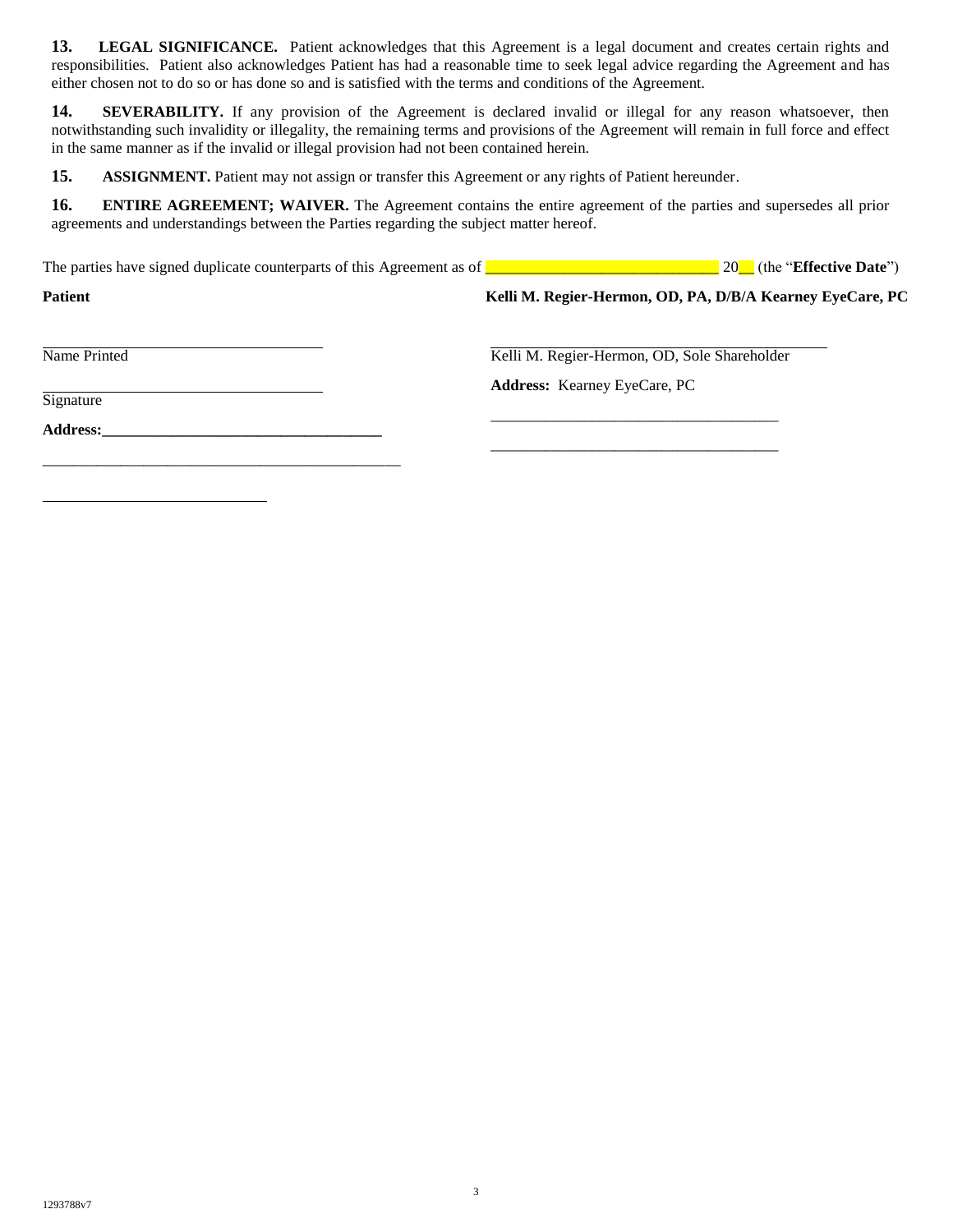# **SCHEDULE 1 to KEARNEY EYECARE MEMBERSHIP PLAN AGREEMENT**

### **Services and Payment Terms**

### **PLAN BENEFITS:**

Patient shall pay a Membership Fee and receive Plan Benefits as follows:

**1.** Individual Membership Plan - \$240/year paid in advance for the year\*\*.

Plan Benefits:

- One Routine (i.e. non-medically necessary) Eye Exam annually
- One Refraction (Vision Test) annually
- Screening fundus photos
- \$150 allowance that can be used towards:
	- o Contact Lenses; **OR**
	- o Frame (this would also include a pair of single vision uncoated CR39 prescription lenses); **OR**
	- o Non-prescription sunglasses
- 25% discount off the usual and customary charges for the items and services set forth on Schedule 2 (excluding items for which above allowance applies)

### **2.** Family Membership Plan -

For a Family of 2 or 3 - \$240/year per each Family member paid in advance for the year\*\*

For a Family of 4 or greater - \$900/year for entire Family of 4, and \$120/year per each Family member over 4, paid in advance for the year\*\*

Plan Benefits:

- One Routine (i.e. non-medically necessary) Eye Exam annually for each family member
- One Refraction (Vision Test) annually for each family member
- Screening fundus photos for each family member
- \$150 allowance (per family member) that can be used towards:
	- o Contact Lenses; **OR**
	- o Frame (this would also include a pair of single vision uncoated CR39 prescription lenses); **OR**
	- o Non-prescription sunglasses
- 25% discount off the usual and customary charges for the items and services set forth on Schedule 2(excluding items for which above allowance applies)

\*\* Patients who qualify and elect to pay the applicable Membership Fee via a Care Credit account will be charged the entire applicable Membership Fee in advance, but may be eligible with CareCredit for 12 month financing of the Membership Fee at no interest. Patient should refer to the terms of their account agreement with CareCredit for more details. Kearney EyeCare makes no representations or warranties with respect to the terms of Patient's CareCredit account.